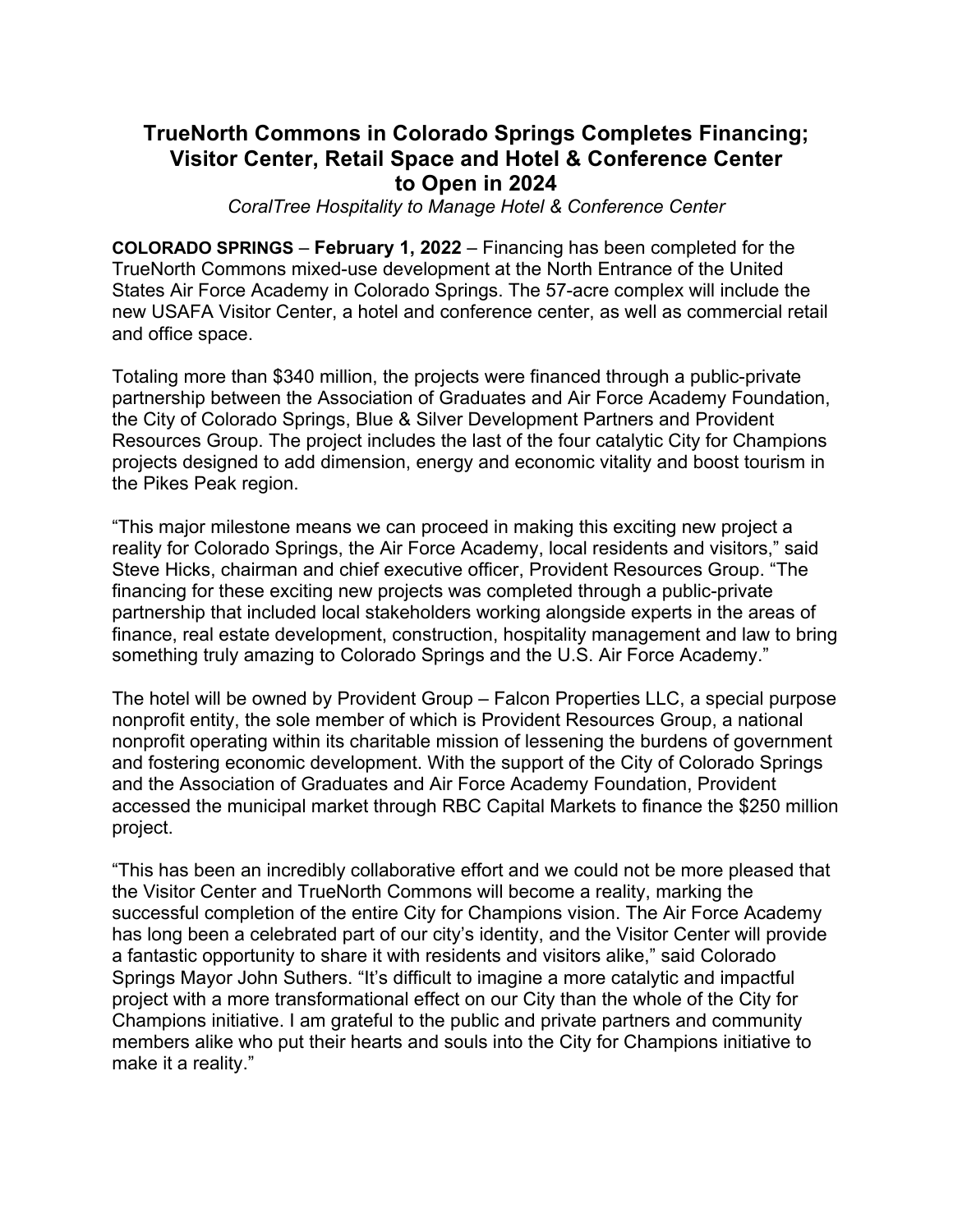"This project will reimagine how we welcome visitors not only to our campus, but to the entire region," said Lt. Gen. Richard M. Clark, Superintendent, U.S. Air Force Academy. "For some of the most promising young people our nation has to offer, the journey toward leading the Air Force and Space Force begins right here in Colorado Springs. The new visitor center will tell the story of our Academy and its critical mission, and we are grateful for the supportive partnerships turning a bold vision into reality."

TrueNorth Commons mixed-use development is the vision of Blue & Silver Development Partners, LLC and will be located just outside the North Gate of the USAFA in the shadow of the 14,115-foot Pikes Peak, known as America's Mountain. It is conveniently located just 30 minutes from the Colorado Springs Airport and an hour south of the Denver-metropolitan area. The mixed-use development will offer more than 190,000 square feet of retail and office space along with a 32,000-square-foot visitor center and 375-room hotel and conference center. Construction is slated to begin this spring with both the hotel and Visitor Center expected to open in 2024.

Plans for the new Visitor Center include modern, interactive and informative displays and experiences. The grand atrium may include displays to represent Air Force and Space Force missions. Hands-on experiences may feature glider controls attached to a craft suspended from the ceiling and a speed challenge test to allow visitors to experience running at the local altitude. Other exhibits will feature Air Force Academy history and athletics. The new Visitor Center will also be designated a Colorado Welcome Center.

"The Association of Graduates and Air Force Academy Foundation are proud to support the financing of this long-awaited project," said Lt. Gen. (Ret.) Mike Gould, CEO of the Association of Graduates and Air Force Academy Foundation. "It's a transformational investment in our community and a new gateway experience for the one-and-only United States Air Force Academy. We thank all who contributed to making this day possible."

The hotel, which is managed by Denver-based CoralTree Hospitality, will offer the services and amenities expected from an upscale property serving corporate, group and leisure guests. Food and beverage amenities will include a full-service three-meal restaurant, a bar, and a café. Other amenities will include a business center, an outdoor pool and sun deck, a full-service spa and gift shop.

In the spirit of its landmark location, the hotel will offer the only in-hotel flight simulator in the United States. Two flight simulators will provide guests with a real-life pilot experience. The simulators will reproduce the flight deck of the 737 NG with seats, throttles, switches, pedals and yoke from original parts of the real aircraft (other parts of the flight deck are scale reproductions). The experience will include a 220-degree wraparound screen with HD imagery to make the experience as life-like as possible.

###

## **Media Contacts:**

• Dean J. Miller, Chief, Media Relations, U.S. Air Force Academy Public Affairs, (719) 333-7647 or dean.miller@afacademy.af.edu